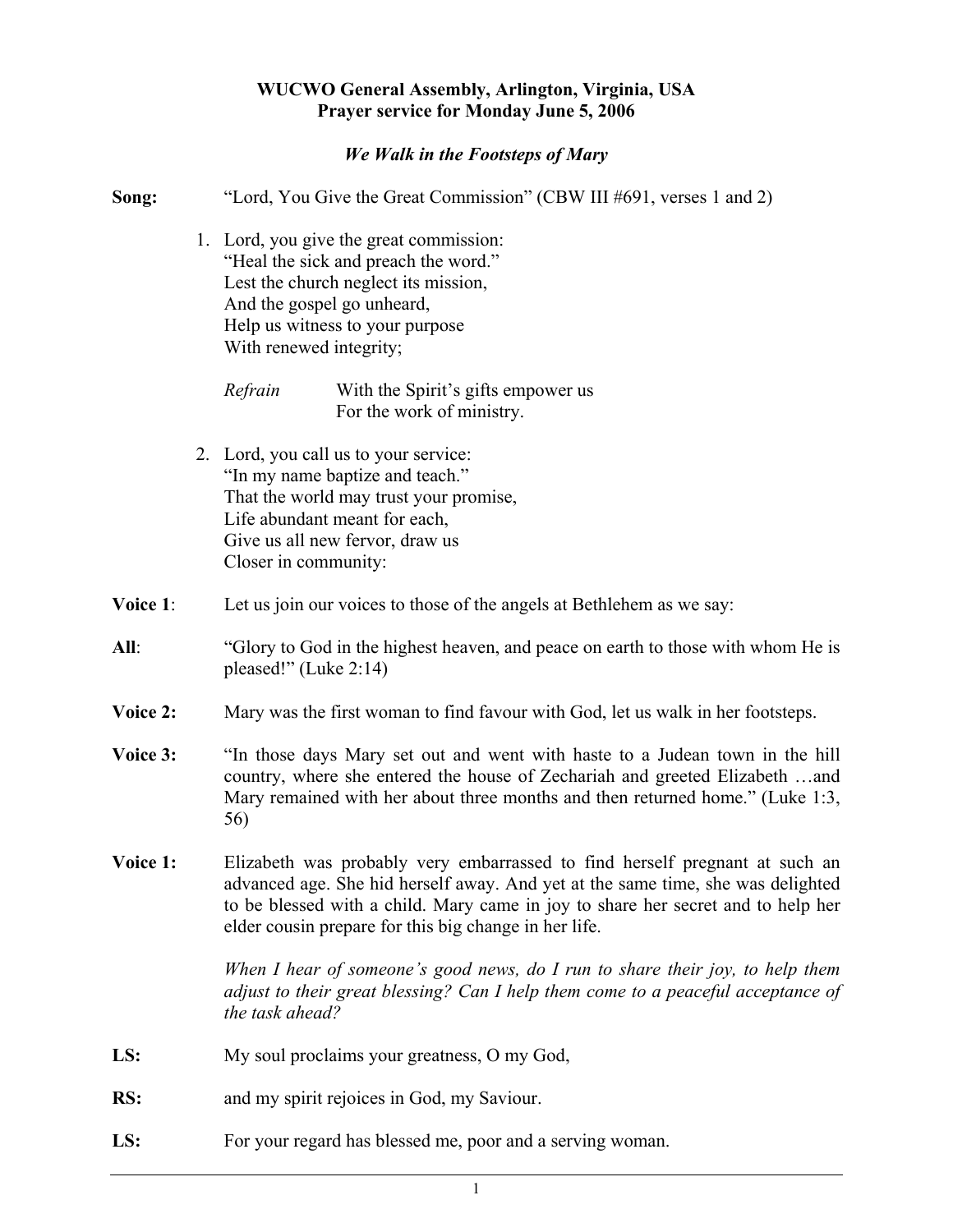| RS: | From this day all generations will call me blessed,     |
|-----|---------------------------------------------------------|
| LS: | for You, who are mighty, have done great things for me; |
| RS: | and holy is Your name.                                  |
| LS: | Your mercy is on those who fear You,                    |
| RS: | from generation to generation.                          |
| LS: | You have shown strength with Your arm.                  |
| RS: | You have scattered the proud in their hearts' conceit.  |
| LS: | You have put down the mighty from their thrones,        |
| RS: | and have lifted up the lowly.                           |
| LS: | You have filled the hungry with good things,            |
| RS: | and have sent the rich away empty.                      |
| LS: | You have helped Your servant Israel,                    |
| RS: | remembering Your mercy,                                 |
| LS: | as You promised to Abraham and Sarah,                   |
| RS: | mercy to their children forever.                        |

*The People's Companion to the Breviary: The Liturgy of the Hours with Inclusive Language* (Indianapolis: Carmelites of Indianapolis, 1997), printed on the inside back cover.

- **Song:** Lord, you make the common holy: "This is my body, this is my blood." Let us all, for earth's true glory, Daily lift life heavenward, Asking that the world around us Share your children's liberty:
	- *Refrain* With the Spirit's gifts empower us For the work of ministry.
- **Voice 2:** From both the Magnificat and this verse of the song, we see that God is found in the little things. As disciples of Jesus, we are called to "make the common holy," to read the signs of our times and to witness to the coming of His kingdom in ordinary life.

*Is there a situation in my life where Mary is advising me to "do whatever He tells you"? Simple unobtrusive things can make the world a better place. Can I lay these foundations of peace?*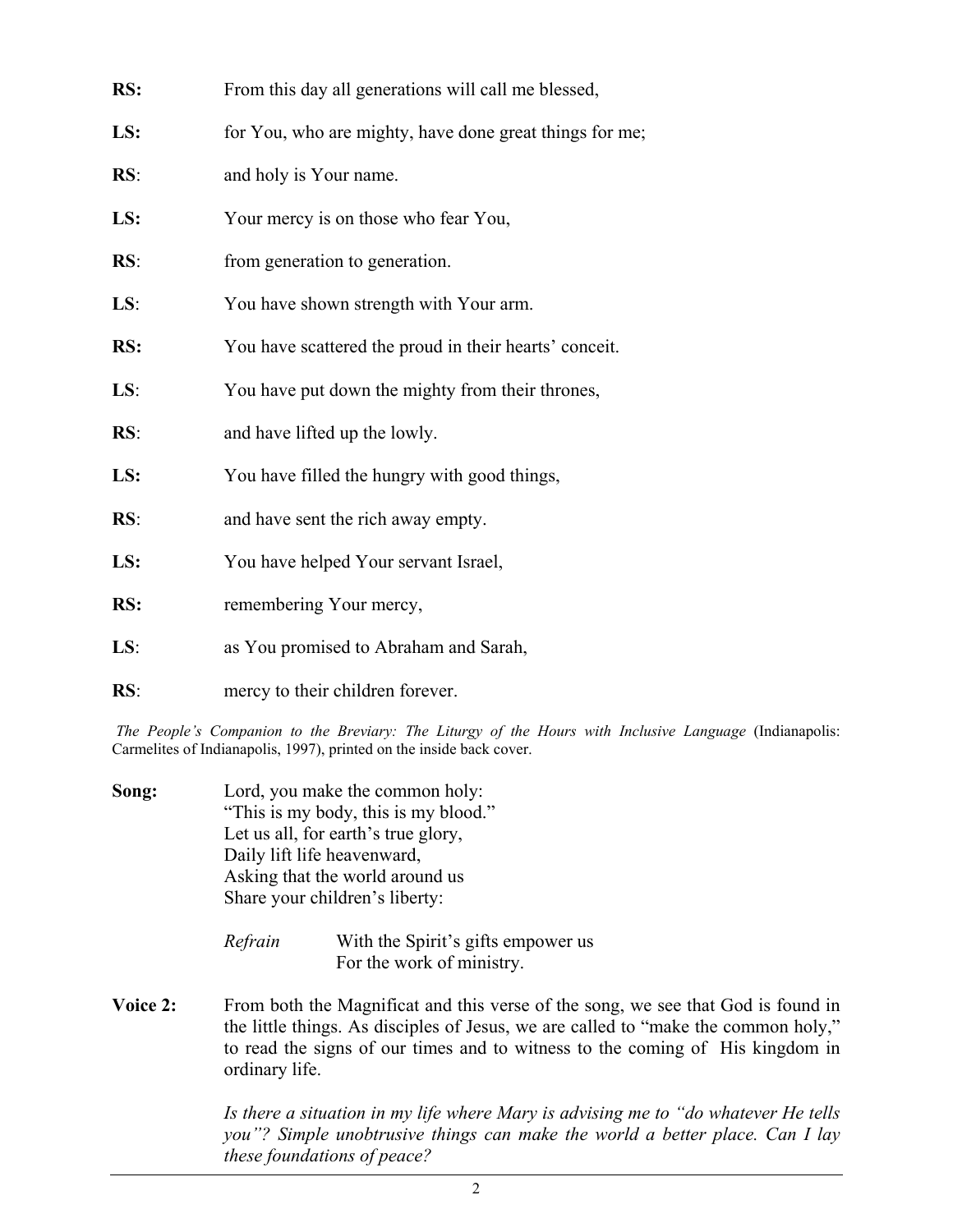- **Voice 3:** Mary followed Jesus in His years of ministry, concerned about His well-being, and drew strength from her faith. Nourished by the sacraments of faith, *do I concern myself with the plight of the poor, the suffering, the hungry and the oppressed around me?*
- **Voice 1:** Justice brings peace. Lord, make us instruments of your peace!
- LS: Where there is hatred, let me sow love;
- **RS:** where there is injury, pardon;
- **LS**: where there is discord, unity;
- **RS**: where there is doubt, faith;
- **LS:** where there is error, truth;
- **RS:** where there is despair, hope;
- **LS**: where there is sadness, joy:
- **RS:** where there is darkness, light.
- **LS:** Divine Master, grant that I may not so much seek
- **RS:** to be consoled as to console;
- LS: to be understood as to understand;
- **RS:** to be loved as to love.
- **LS:** For it is in giving that we receive;
- **RS**: it is in pardoning that we are pardoned,
- All: and it is in dying that we are born to eternal life!
- **Voice 1**: Mary remained always near Jesus, especially during his suffering and death.

*Can I accompany someone on his or her final journey? In doing so, I may become an instrument of peace for them. Yes Lord, use me, give me Your soothing words, allow Your mercy and love to flow through me!*

**Voice 2**: After the resurrection of her Son, Mary remained with His followers. Pentecost sent the disciples forth, afire with God's love.

> *Can I wait patiently for the light of the Holy Spirit to be revealed? Peace is a gift. Can I be a woman of patience, tranquility, safety, hope, openness, loyalty, truth, faith and love? Can I be a woman of peace?*